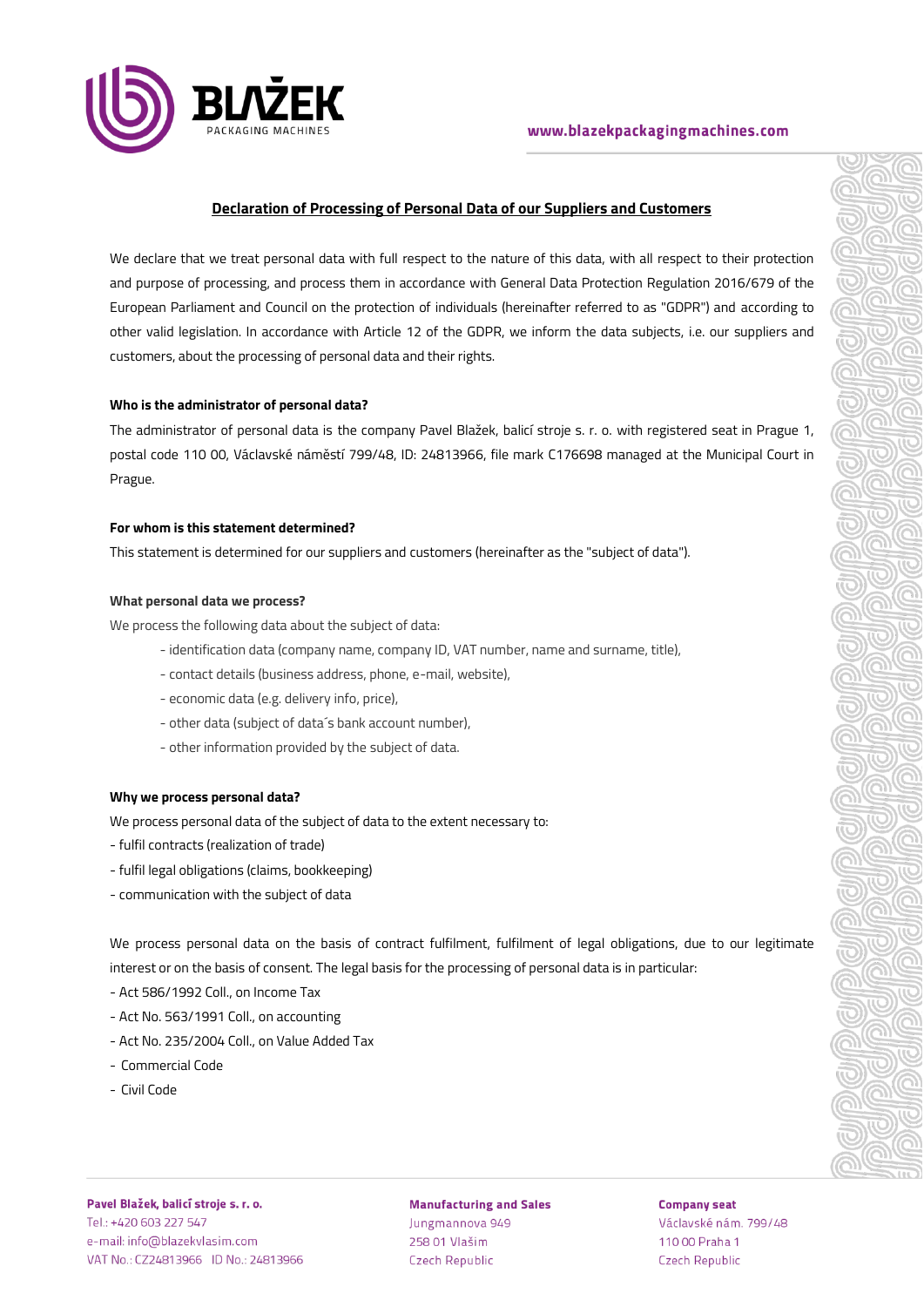

# www.blazekpackagingmachines.com

# $\overline{C}$ <u>ලා</u>  $\overline{C}$ <u>ු</u>  $\overline{C}$ බ  $\overline{C}$ <u>බ</u>  $\overline{\mathbb{C}}$ <u>බ</u>  $\overline{C}$ 9)  $\overline{\mathbb{C}}$ ⋒  $\overline{C}$ <u>ා</u>

 $\overline{1}$ <u>බ</u>

 $\circledcirc$ 

 $\overline{\mathbb{C}}$ <u>ලා</u>

<u>ම</u>

#### **What are our legitimate interests?**

Our legitimate interests are:

- the location of the camera system on our premises to protect our property from theft, damage or destruction. The location of the cameras is informed by pictograms located at the entrance to the viewing area.

- the retention of documents for longer than the period prescribed by generally binding legal regulations for the purpose of discharging any claims of the subject of data or for the protection of our rights for the period necessary for the execution (for example, in the case of litigation, the documents are kept until the end of the litigation).

- marketing and commercial communication offering the customers similar products that they already use for the purpose of new offer (direct marketing according to Act 480/2004 Coll., about some information duty services).

# **How do we gain personal data?**

Personal data are gained directly from suppliers and customers, from publicly available registers or from information generated by performance of the contract. If we obtain data directly from the subject of data, we inform them for what purpose we request such personal data and that the provision of such data is always voluntary. At the same time, we inform them about the possible consequences of not providing this information (ie, not closing a business agreement).

# **How do we process personal data?**

The processing takes place manually in paper form and through computer technology, while adhering to all the security principles for managing and processing personal data. There is no automated decision making or profiling process.

# **How long do we keep personal data?**

We keep personal data for as long as we are required to keep this information in accordance with generally binding legal regulations. In accordance with the data minimization principle, only those personal data that are necessary for the purpose and are kept for an uninterrupted period are processed. After the specified time, data is erased or shredded or deleted, or anonymized.

# **Are personal data also processed by other entities?**

The personal data of subject of data are processed mainly by our authorized personnel. The recipients of the personal data of the subject of data are, besides the state authorities, also in the fulfilment of their legal obligations:

- individuals and employees of companies that provide IT management, consultancy services, accounting audit for our company

- distrainers and collection companies for the recovery of debts

The processing of the personal data of subject of data by other processors is carried out under a contract for the processing of personal data. Personal data are provided to processors and third parties only to the extent strictly necessary and under the conditions laid down by law.

Pavel Blažek, balicí stroje s. r. o. Tel.: +420 603 227 547 e-mail: info@blazekvlasim.com VAT No.: CZ24813966 ID No.: 24813966

**Manufacturing and Sales** Jungmannova 949 258 01 Vlašim **Czech Republic** 

**Company seat** Václavské nám. 799/48 110 00 Praha 1 **Czech Republic**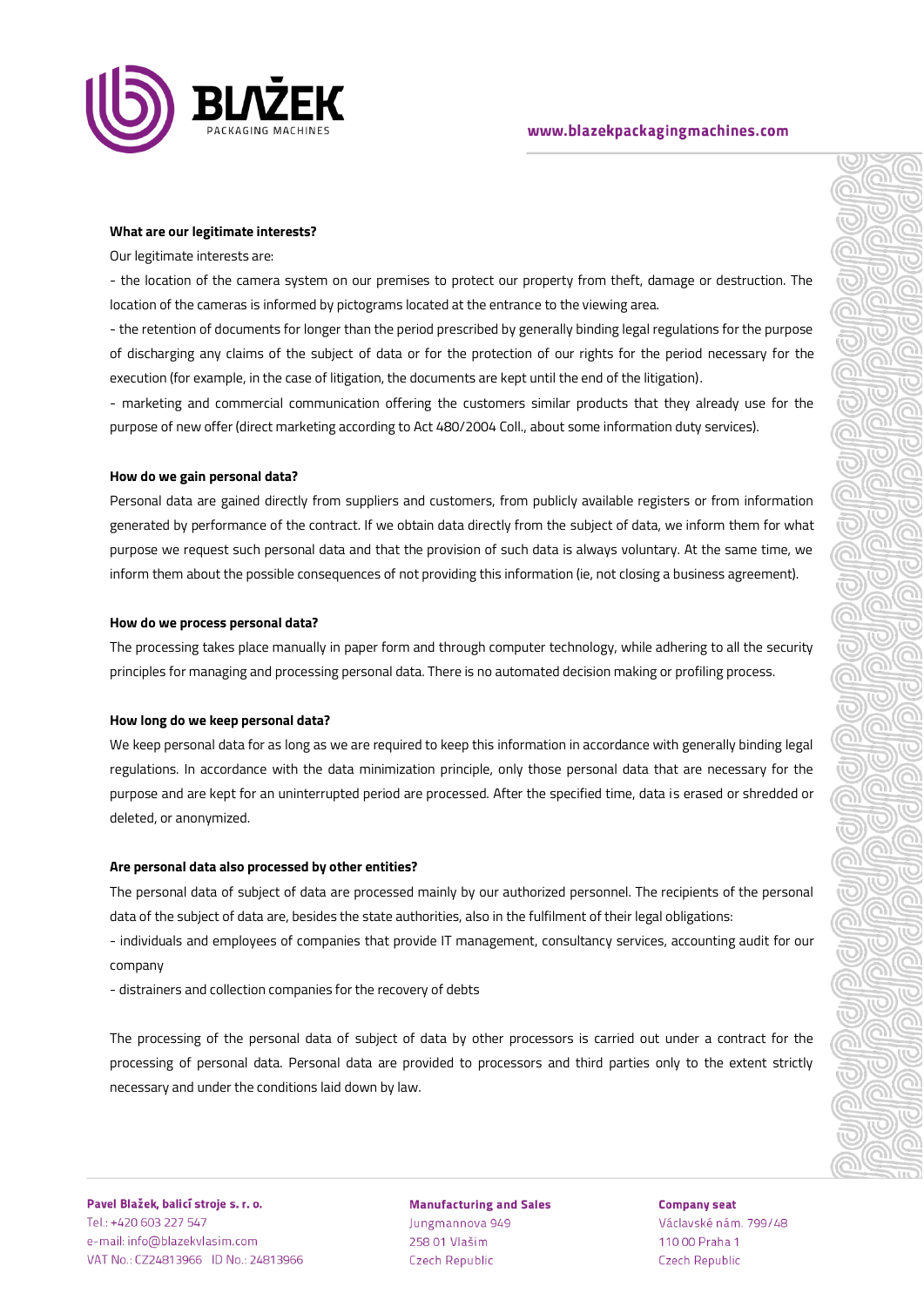

# www.blazekpackagingmachines.com

# **Do we pass personal data to third countries?**

We do not pass the personal data of subject of data to third countries or international organizations and we do not intend to do so either.

#### **What are your rights?**

Subject of data may use these rights while processing their personal information:

- the right of access to their personal data and the acquisition of a copy thereof (pursuant to Article 15 of the GDPR)
- the right to correct and supplement own personal data if inaccurate (in accordance with Article 16 GDPR)
- the right to erase if personal data are processed unlawfully (in accordance with Article 17 GDPR)
- the right to limit processing (in accordance with Article 18 of the GDPR)
- the right to object if we process personal data in our legitimate interest (in accordance with Article 6 (1) (f)

- the right to withdraw consent, if granted (in accordance with Article 6 (1) (a) or Article 9 (2) (a). Withdrawal of consent may be done at any time in person or in writing at the company's headquarters or by e-mail (see contact details). Revocation of consent is without prejudice to the lawfulness of processing based on consent prior to its recall.

- the right to file a complaint with the Personal Data Protection Office if you believe that we process your personal data unlawfully or otherwise violate your rights.

# **Are we using cookies?**

We do not use cookies when we run our website.

#### **Purpose of processing personal data on websites?**

We may obtain and subsequently process your personal information through the inquiry form on our website. These personal data are processed on the basis of a legitimate interest of the company and are used to communicate with existing customers (legal entities) using the contact form.

Websites do not store information about your location, nor an active behavioural analysis or automated decision making is performed.

#### **Social networks?**

Website presentation is not linked to any social networks and does not share any content with them.

# **Security of personal data?**

We care about protecting your personal information, so we only transfer all information about your registration on the inquiry form using the encrypted HTTPS connection. An encrypted connection will prevent other Internet users from listening to your login information or information about your orders.

If the data subject of data submits an application relating to the rights described in the preceding paragraphs, we will inform him of the measures taken without undue delay, no later than one month after receiving the request. Where necessary, given the complexity and number of applications, this period may be extended by two months.

If applications were made unreasonable or inappropriate (for example, due to repetition), we will charge a fee in the amount of administrative costs, or we may, in whole or in part, refuse to comply with the request.

In the case of a request submitted by a data subject, we may request additional information or perform identity verification activities. Information will be provided in electronic form unless otherwise requested.

**Manufacturing and Sales** Jungmannova 949 258 01 Vlašim **Czech Republic** 

**Company seat** Václavské nám. 799/48 110 00 Praha 1 **Czech Republic**